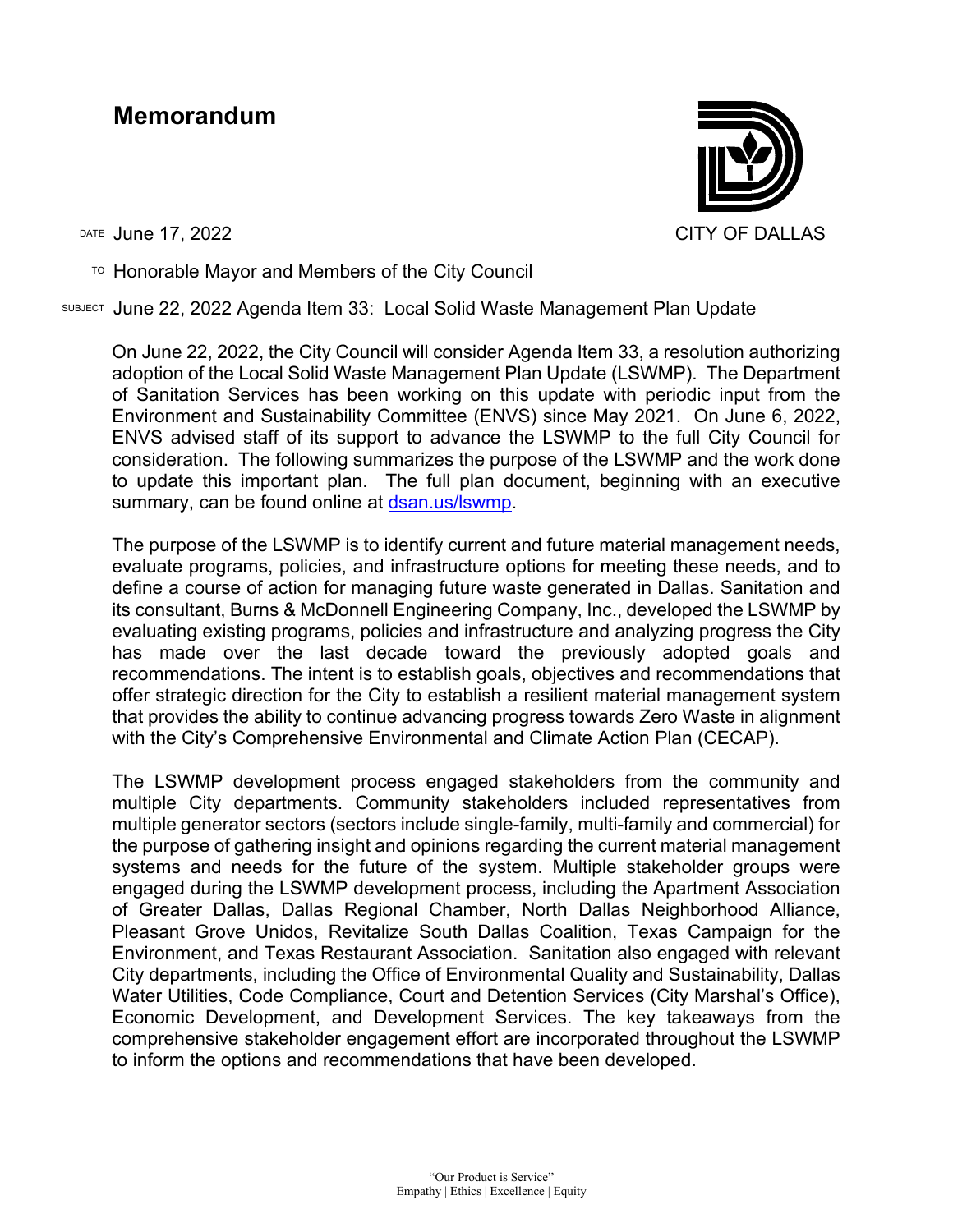DATE June 17, 2022

SUBJECT June 22, 2022 Agenda Item 33: Local Solid Waste Management Plan Update

A key consideration of the updated goals and objectives is to balance the demand for resources to meet near-term goals that strategically position the City to make significant progress toward its long-term Zero Waste goal by 2060 as originally established as part of the 2011 LSWMP. The LSWMP Update has been developed to build on the 2011 LSWMP objectives. The following updated objectives are meant to guide policies, programs and infrastructure to support progress toward the City's near- and long-term goals.

- 1. Empower residents and businesses to reduce the amount of discarded material generated through proactive education, outreach and compliance efforts.
- 2. Establish and implement innovative operational best practices to provide efficient, cost effective, and environmentally responsible service.
- 3. Provide excellent customer service and support residents and businesses to maximize diversion from landfill.
- 4. Operate a clean, green and efficient waste system that seeks to generate energy from organics

Specific goals have been set for the single-family home sector, in line with CECAP, including:

Near-Term Goals

- 35% recycling of organic waste by 2030
- 60% paper waste by 2030
- 35% reduction in waste landfilled by 2030

Long-Term Goals

- 80% recycling of organic waste by 2050
- 90% paper waste by 2050
- 45% reduction in waste landfilled by 2040

Quantitative goals for the multi-family and commercial sectors are more challenging to establish due to a current lack of waste diversion data from these sectors. Near-term goals are focused on establishing metrics, adjusting franchise and permitted recycling hauler requirements to understand recycling participation by sector, and ensuring that the available recycling processing capacity supports increased tonnage for potential recycling requirements in the future.

This information is just a brief overview of the LSWMP development process and highlevel objectives. Refer to the executive summary or full LSWMP document for more full details. Also, visit [DallasZeroWaste.com](https://dallaszerowaste.com/) to learn more about the LSWMP update process, including FAQs, timeline, community survey results, and to view video of public meetings on this topic. Point of contact for questions or additional information is Jay Council, Director of Sanitation Services, at [jerome.council@dallas.gov](mailto:jerome.council@dallas.gov) or 214-670-4485.